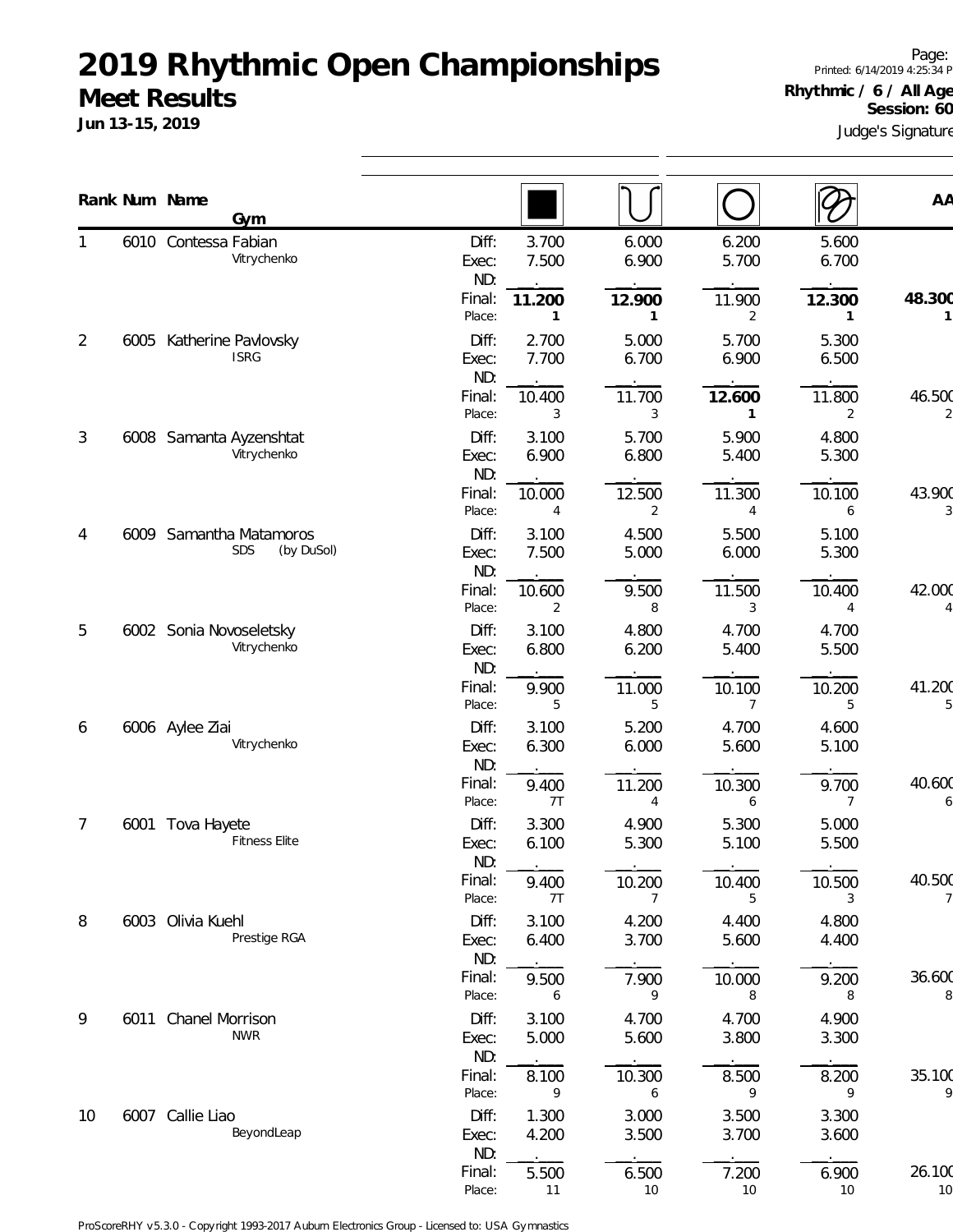#### **Meet Results**

**Jun 13-15, 2019**

Page: Printed: 6/14/2019 4:25:34 PM **Rhythmic / 6 / All Ages** Session: 60

|    |      | Rank Num Name<br>Gvm      |                |               |                |                |                | AA     |
|----|------|---------------------------|----------------|---------------|----------------|----------------|----------------|--------|
| 11 | 6004 | Ellie Zhang<br>BeyondLeap | Diff:<br>Exec: | .700<br>4.600 | 2.200<br>1.800 | 2.900<br>1.300 | 2.600<br>1.800 |        |
|    |      |                           | ND:            |               |                | $-0.200$       | $-0.100$       |        |
|    |      |                           | Final:         | 6.300         | 4.000          | 4.000          | 4.300          | 18.600 |
|    |      |                           | Place:         | 10            |                |                |                | 11     |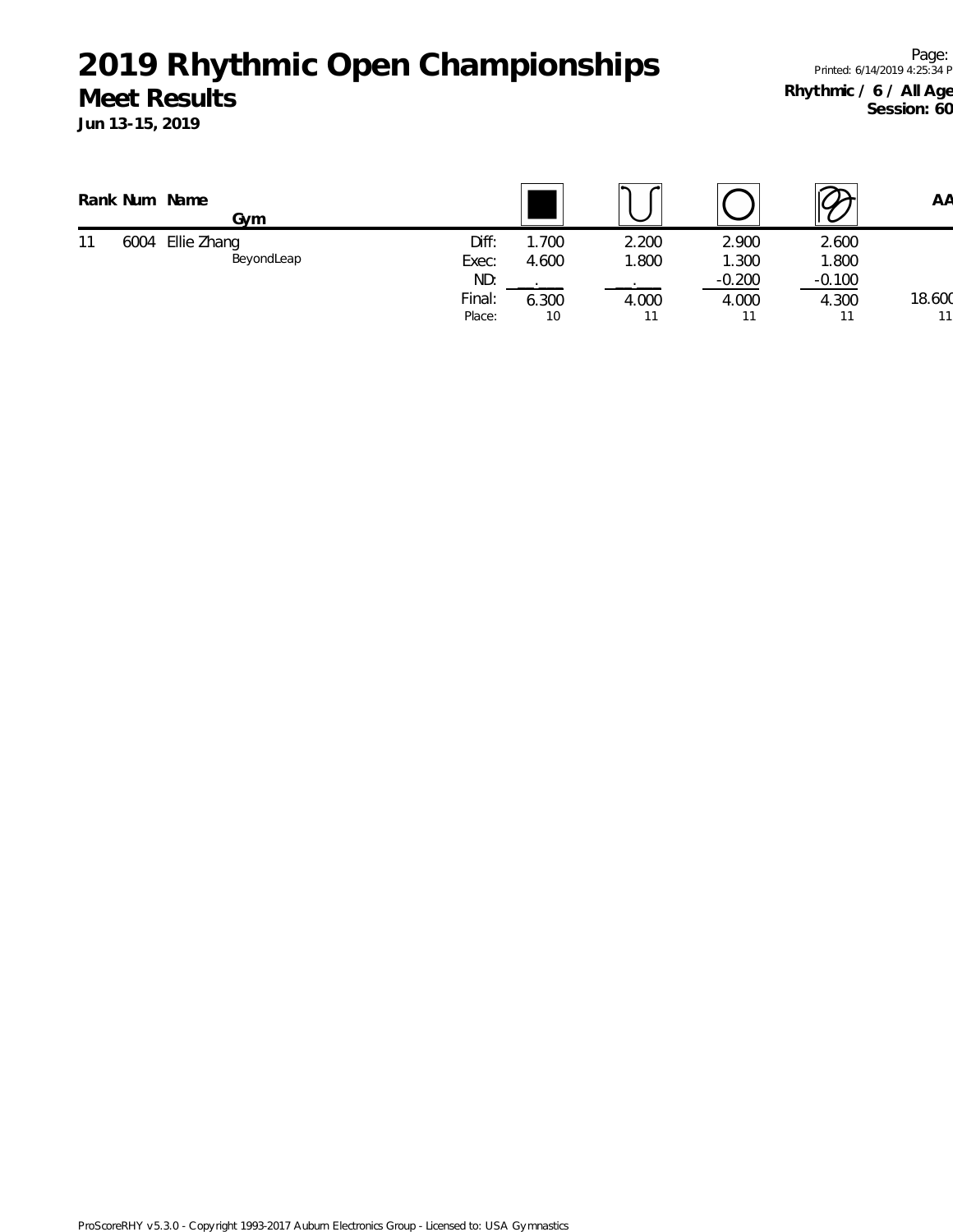#### **Meet Results**

**Jun 13-15, 2019**

Page: Printed: 6/14/2019 4:21:50 PM **Rhythmic / 6 / 9 yrs.,10 yrs.** Session: 60

Judge's Signature

|                |      |                        | Gym                                    |                       |                         |                          |                            |                            |             |
|----------------|------|------------------------|----------------------------------------|-----------------------|-------------------------|--------------------------|----------------------------|----------------------------|-------------|
|                |      | Rank Num Name          |                                        |                       |                         |                          |                            |                            | AA          |
|                |      | 6010 Contessa Fabian   | Vitrychenko                            | Diff:<br>Exec:<br>ND: | 3.700<br>7.500          | 6.000<br>6.900           | 6.200<br>5.700             | 5.600<br>6.700             |             |
|                |      |                        |                                        | Final:<br>Place:      | 11.200<br>1             | 12.900<br>$\mathbf{1}$   | 11.900<br>2                | 12.300<br>$\mathbf{1}$     | 48.300      |
| $\overline{2}$ | 6005 |                        | Katherine Pavlovsky<br><b>ISRG</b>     | Diff:<br>Exec:<br>ND: | 2.700<br>7.700          | 5.000<br>6.700           | 5.700<br>6.900             | 5.300<br>6.500             |             |
|                |      |                        |                                        | Final:<br>Place:      | 10.400<br>2             | 11.700<br>$\overline{2}$ | 12.600<br>1                | 11.800<br>2                | 46.500      |
| 3              |      |                        | 6002 Sonia Novoseletsky<br>Vitrychenko | Diff:<br>Exec:<br>ND: | 3.100<br>6.800          | 4.800<br>6.200           | 4.700<br>5.400             | 4.700<br>5.500             |             |
|                |      |                        |                                        | Final:<br>Place:      | 9.900<br>3              | 11.000<br>4              | 10.100<br>4                | 10.200<br>3                | 41.200      |
| 4              |      | 6006 Aylee Ziai        | Vitrychenko                            | Diff:<br>Exec:<br>ND: | 3.100<br>6.300          | 5.200<br>6.000           | 4.700<br>5.600             | 4.600<br>5.100             |             |
|                |      |                        |                                        | Final:<br>Place:      | 9.400<br>$\overline{4}$ | 11.200<br>3              | 10.300<br>3                | 9.700<br>4                 | 40.600      |
| 5              | 6011 | <b>Chanel Morrison</b> | <b>NWR</b>                             | Diff:<br>Exec:<br>ND: | 3.100<br>5.000          | 4.700<br>5.600           | 4.700<br>3.800             | 4.900<br>3.300             |             |
|                |      |                        |                                        | Final:<br>Place:      | 8.100<br>5              | 10.300<br>5              | 8.500<br>5                 | 8.200<br>5                 | 35.100      |
| 6              | 6004 | Ellie Zhang            | BeyondLeap                             | Diff:<br>Exec:<br>ND: | 1.700<br>4.600          | 2.200<br>1.800           | 2.900<br>1.300<br>$-0.200$ | 2.600<br>1.800<br>$-0.100$ |             |
|                |      |                        |                                        | Final:<br>Place:      | 6.300<br>6              | 4.000<br>6               | 4.000<br>6                 | 4.300<br>6                 | 18.600<br>6 |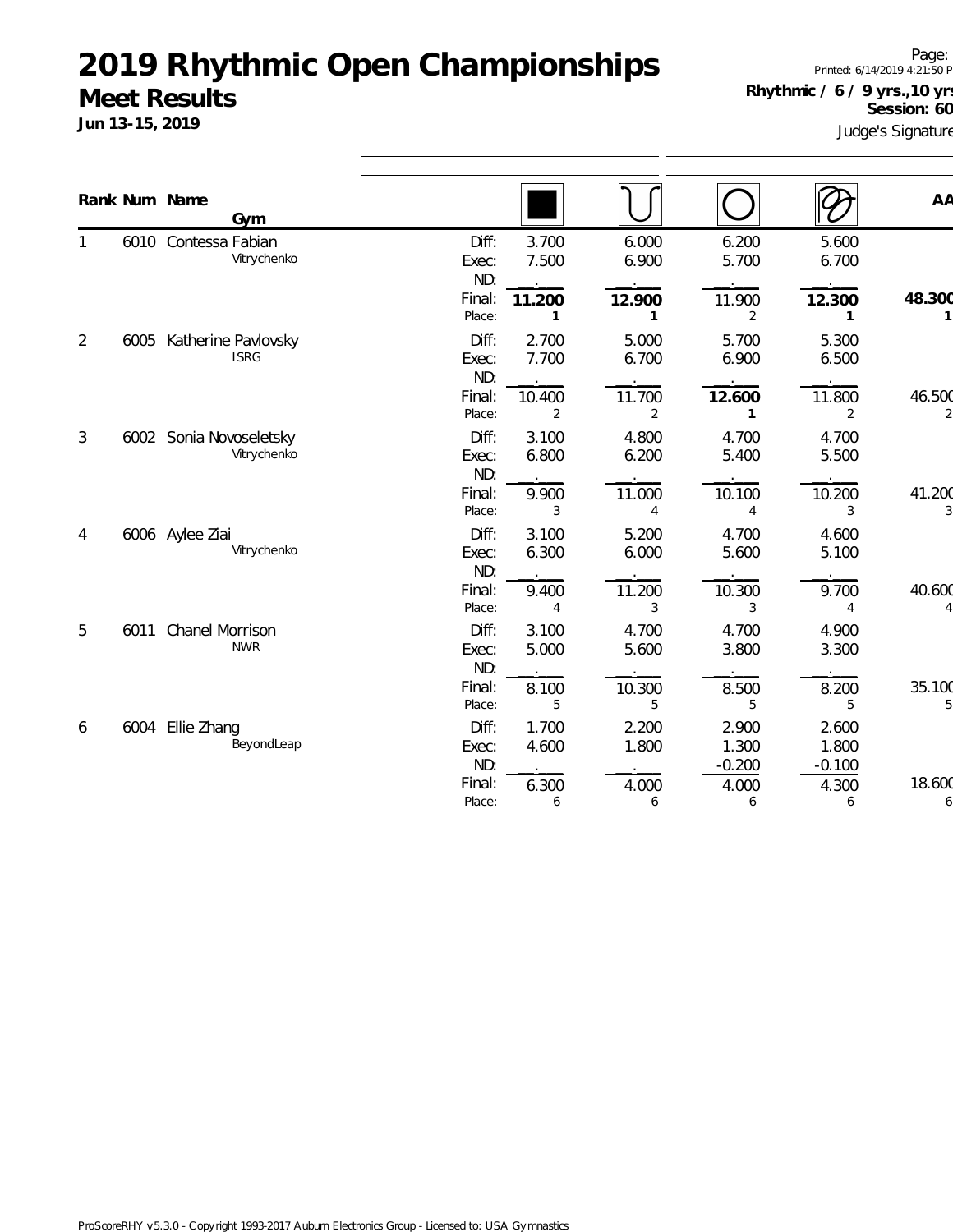#### **Meet Results**

**Jun 13-15, 2019**

Page: Printed: 6/14/2019 4:22:30 PM **Rhythmic / 6 / 11 yrs.,12 yrs.** Session: 60

Judge's Signature

|   |      | Rank Num Name<br>Gym                           |                                           |                              |                              |                               |                              | AA     |
|---|------|------------------------------------------------|-------------------------------------------|------------------------------|------------------------------|-------------------------------|------------------------------|--------|
|   | 6008 | Samanta Ayzenshtat<br>Vitrychenko              | Diff:<br>Exec:<br>ND:<br>Final:<br>Place: | 3.100<br>6.900<br>10.000     | 5.700<br>6.800<br>12.500     | 5.900<br>5.400<br>11.300<br>2 | 4.800<br>5.300<br>10.100     | 43.900 |
| 2 | 6009 | Samantha Matamoros<br><b>SDS</b><br>(by DuSol) | Diff:<br>Exec:<br>ND:<br>Final:<br>Place: | 3.100<br>7.500<br>10.600     | 4.500<br>5.000<br>9.500      | 5.500<br>6.000<br>11.500      | 5.100<br>5.300<br>10.400     | 42.000 |
| 3 | 6003 | Olivia Kuehl<br>Prestige RGA                   | Diff:<br>Exec:<br>ND:<br>Final:<br>Place: | 3.100<br>6.400<br>9.500<br>3 | 4.200<br>3.700<br>7.900<br>3 | 4.400<br>5.600<br>10.000<br>3 | 4.800<br>4.400<br>9.200<br>3 | 36.600 |
| 4 | 6007 | Callie Liao<br>BeyondLeap                      | Diff:<br>Exec:<br>ND:<br>Final:<br>Place: | 1.300<br>4.200<br>5.500      | 3.000<br>3.500<br>6.500<br>4 | 3.500<br>3.700<br>7.200<br>4  | 3.300<br>3.600<br>6.900<br>4 | 26.100 |